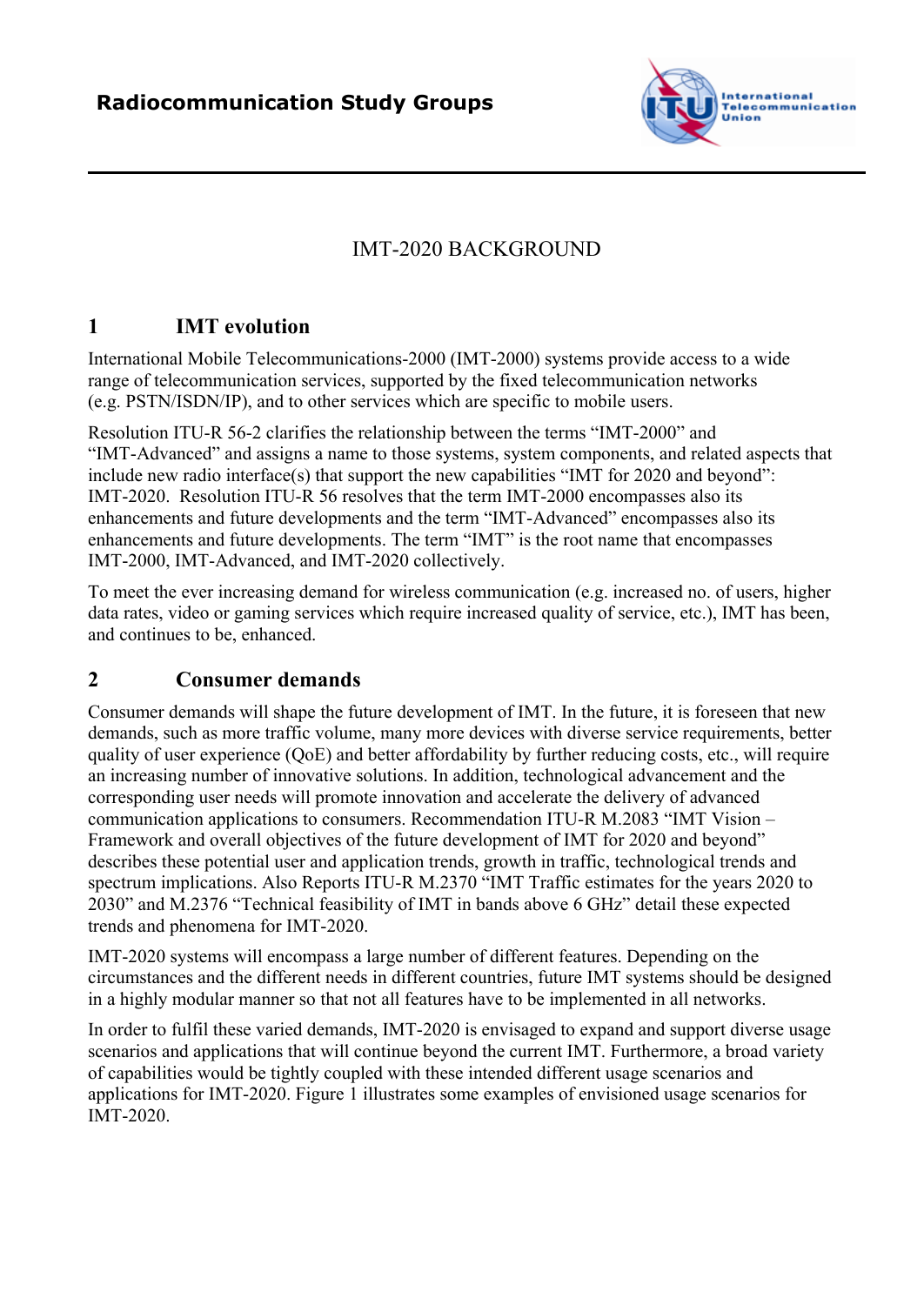

## **3 Capabilities of IMT-2020**

IMT-2020 systems are mobile systems that include the new capabilities of IMT that go beyond those of IMT-Advanced. IMT-2020 systems support low to high mobility applications and a wide range of data rates in accordance with user and service demands in multiple user environments. IMT-2020 also has capabilities for high quality multimedia applications within a wide range of services and platforms, providing a significant improvement in performance and quality of service.

A broad variety of capabilities, tightly coupled with intended usage scenarios and applications for IMT-2020 is envisioned. Different usage scenarios along with the current and future trends will result in a great diversity/variety of requirements. The key design principles are flexibility and diversity to serve many different use cases and scenarios, for which the capabilities of IMT-2020, described in the following paragraphs, will have different relevance and applicability. In addition, the constraints on network energy consumption and the spectrum resource will need to be considered.

#### FIGURE 1 **Usage scenarios of IMT-2020**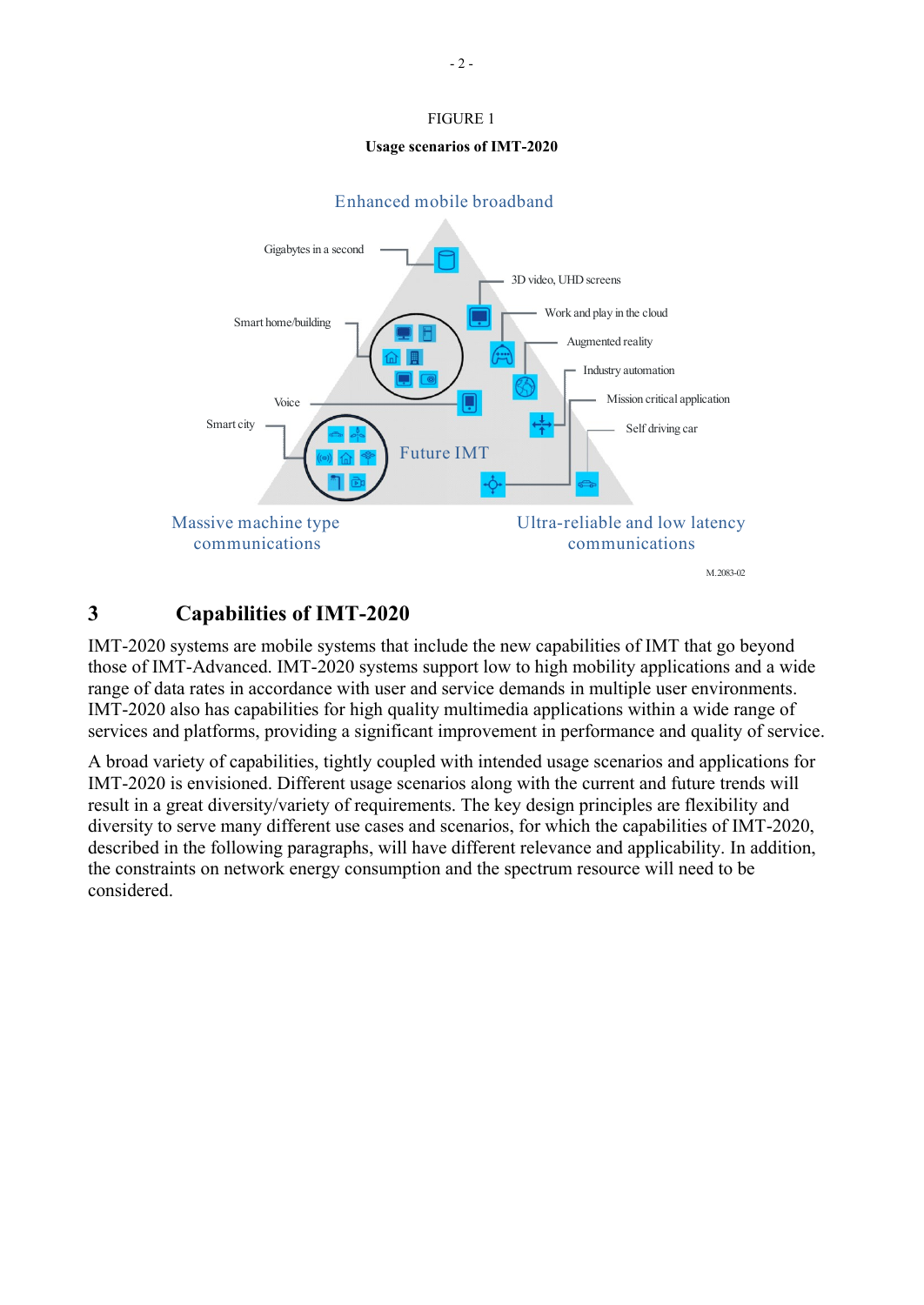The following eight parameters are considered to be key capabilities of IMT-2020:

### **Peak data rate**

Maximum achievable data rate under ideal conditions per user/device (in Gbit/s).

#### **User experienced data rate**

Achievable data rate that is available ubiquitously<sup>1</sup> across the coverage area to a mobile user/device (in Mbit/s or Gbit/s).

### **Latency**

The contribution by the radio network to the time from when the source sends a packet to when the destination receives it (in ms).

### **Mobility**

Maximum speed at which a defined QoS and seamless transfer between radio nodes which may belong to different layers and/or radio access technologies (multi-layer/-RAT) can be achieved (in km/h).

### **Connection density**

Total number of connected and/or accessible devices per unit area (per  $km^2$ ).

### **Energy efficiency**

Energy efficiency has two aspects:

- on the network side, energy efficiency refers to the quantity of information bits transmitted to/ received from users, per unit of energy consumption of the radio access network (RAN) (in bit/Joule);
- on the device side, energy efficiency refers to quantity of information bits per unit of energy consumption of the communication module (in bit/Joule).

### **Spectrum efficiency**

Average data throughput per unit of spectrum resource and per cell2 (bit/s/Hz).

### **Area traffic capacity**

 $\mathcal{L}_\text{max}$  , where  $\mathcal{L}_\text{max}$  , we have the set of  $\mathcal{L}_\text{max}$ 

Total traffic throughput served per geographic area (in Mbit/s/m<sup>2</sup>).

IMT-2020 is expected to provide a user experience matching, as far as possible, fixed networks. The enhancement will be realized by increased peak and user experienced data rate, enhanced spectrum efficiency, reduced latency and enhanced mobility support.

In addition to the conventional human-to-human or human-to-machine communication, IMT-2020 will realize the Internet of Things by connecting a vast range of smart appliances, machines and other objects without human intervention.

<sup>&</sup>lt;sup>1</sup> The term "ubiquitous" is related to the considered target coverage area and is not intended to relate to an entire region or country.

<sup>2</sup> The radio coverage area over which a mobile terminal can maintain a connection with one or more units of radio equipment located within that area. For an individual base station, this is the radio coverage area of the base station or of a subsystem (e.g. sector antenna).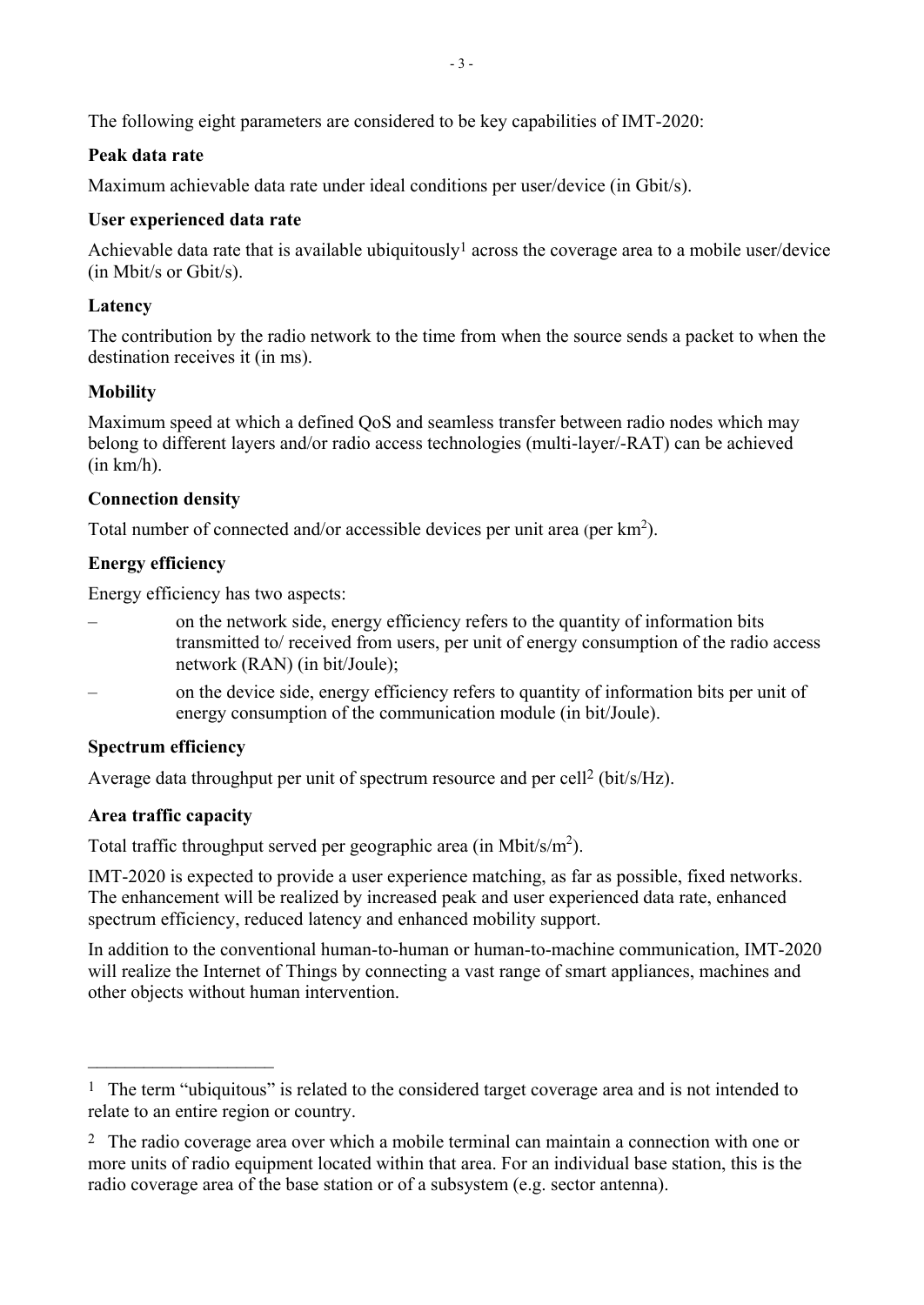IMT-2020 should be able to provide these capabilities without undue burden on energy consumption, network equipment cost and deployment cost to make future IMT sustainable and affordable.

The key capabilities of IMT-2020 are shown in Fig. 2, compared with those of IMT-Advanced. Those key capabilities of IMT-2020 would be enhanced compared to those of IMT-Advanced.



FIGURE 2

**Enhancement of key capabilities from IMT-Advanced to IMT-2020**

As anticipated above, whilst all key capabilities may to some extent be important for most use cases, the relevance of certain key capabilities may be significantly different, depending on the use cases/scenario. The importance of each key capability for the usage scenarios *enhanced Mobile Broadband*, *ultra-reliable and low latency communication* and *massive machine-type communication* is illustrated in Fig. 3. This is done using an indicative scaling in three steps as "high", "medium" and "low".

In the enhanced Mobile Broadband scenario, user experienced data rate, area traffic capacity, peak data rate, mobility, energy efficiency and spectrum efficiency all have high importance, but mobility and the user experienced data rate would not have equal importance simultaneously in all use cases. For example, in hotspots, a higher user experienced data rate, but a lower mobility, would be required than in wide area coverage case.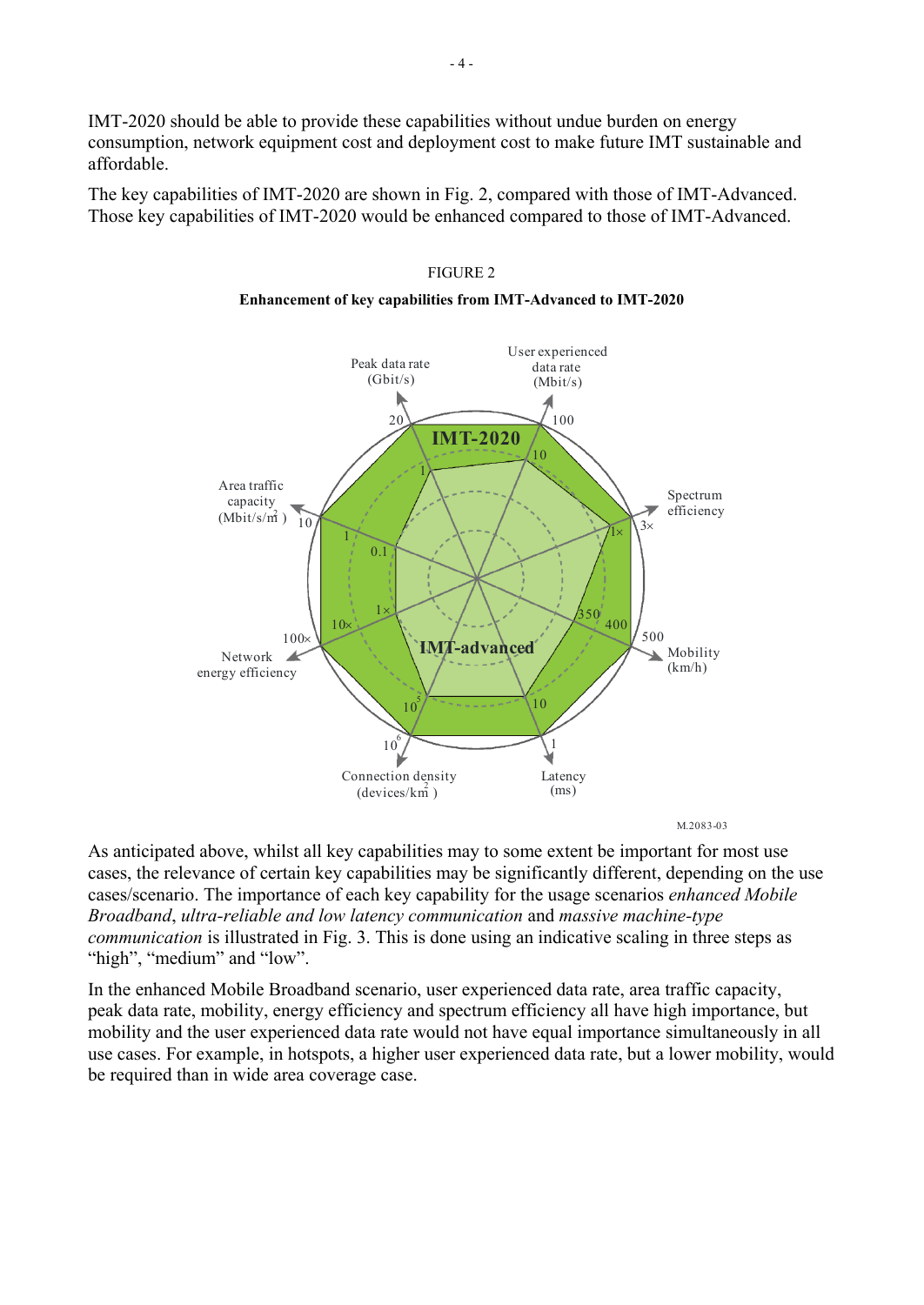In some ultra-reliable and low latency communications scenarios, low latency is of highest importance, e.g. in order to enable the safety critical applications. Examples include traffic safety, traffic efficiency, smart grid, e-health, wireless industry automation, augmented reality, remote tactile control and tele-protection. Such capability would be required in some high mobility cases as well, e.g., in transportation safety, while, e.g. high data rates could be less important.

In the massive machine type communication scenario, high connection density is needed to support tremendous number of devices in the network that e.g. may transmit only occasionally, at low bit rate and with zero/very low mobility. A low cost device with long operational lifetime is vital for this usage scenario.



## FIGURE 3

Other capabilities may be also required for IMT-2020, which would make future IMT more flexible, reliable, and secure when providing diverse services in the intended usage scenarios:

#### **Spectrum and bandwidth flexibility**

Spectrum and bandwidth flexibility refers to the flexibility of the system design to handle different scenarios, and in particular to the capability to operate at different frequency ranges, including higher frequencies and wider channel bandwidths than today.

#### **Reliability**

Reliability relates to the capability to provide a given service with a very high level of availability.

#### **Resilience**

Resilience is the ability of the network to continue operating correctly during and after a natural or man-made disturbance, such as the loss of mains power.